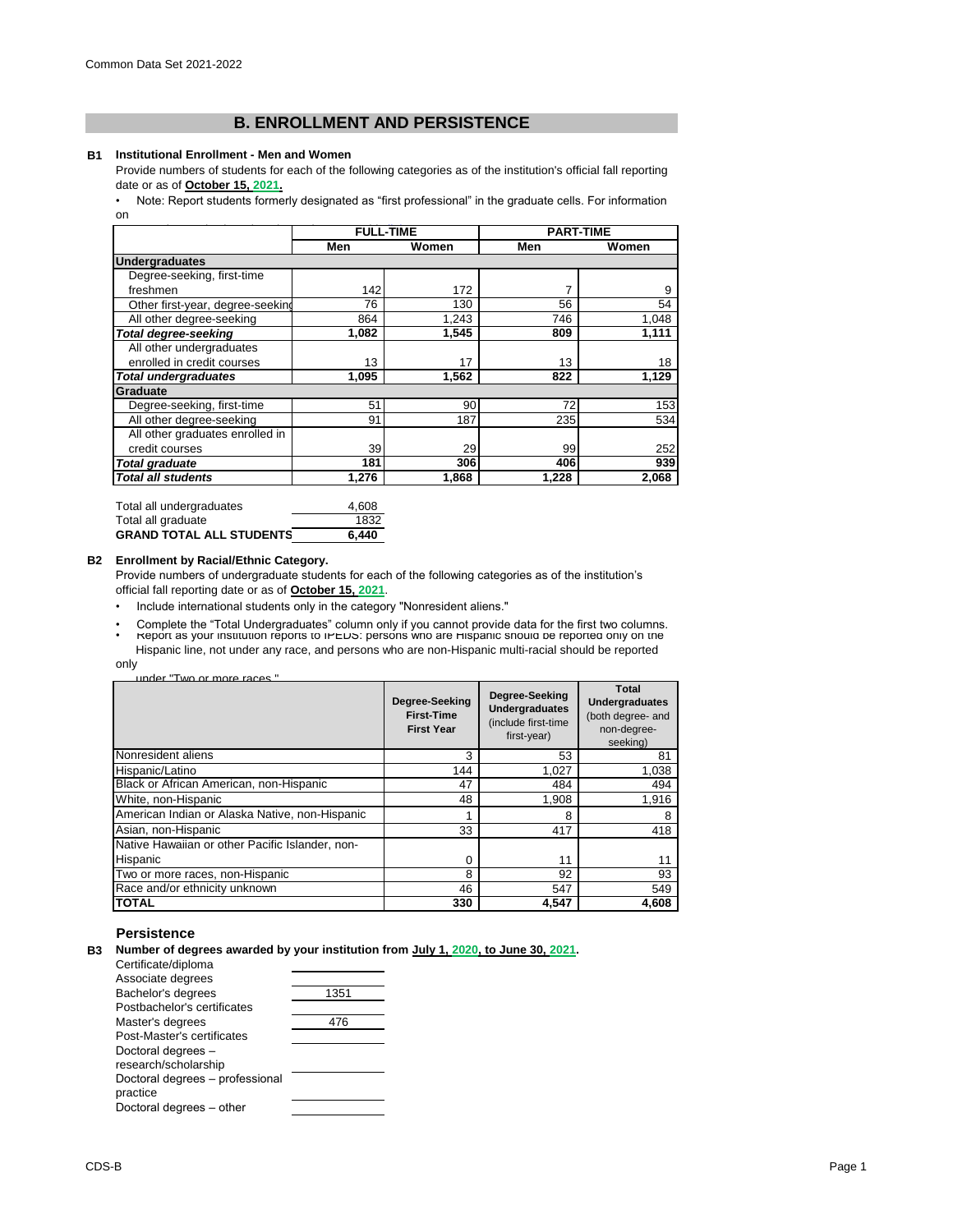### **B4-B21: Graduation Rates**

The items in this section correspond to data elements collected by the IPEDS Web-based Data Collection

System's Graduation Rate Survey (GRS).<br>• For complete instructions and definitions of data elements, see the IPEDS GRS Forms and . Instructions

for the 2021-2022 Survey. https://nces.ed.gov/ipeds/use-the-data/survey-components/9/graduation-

**In the following section for bachelor's or equivalent programs, please disaggregate the Fall 2014 and Fall 2015 cohorts (formerly CDS B4-B11) into four groups:** rates

- Students who received a Federal Pell Grant\*
- Recipients of a subsidized Stafford Loan who did not receive a Pell Grant
- Students who did not receive either a Pell Grant or a subsidized Stafford Loan<br>• Total (all students, regardless of Pell Grant or subsidized Ioan status)
- Total (all students, regardless of Pell Grant or subsidized loan status)

\*Students who received both a Federal Pell Grant and a subsidized Stafford Loan should be reported in the "Recipients of a Federal Pell Grant" column.

For each graduation rate grid below, the numbers in the first three columns for Questions A-G should sum to the cohort total in the fourth column (formerly CDS B4-B11).

# **For Bachelor's or Equivalent Programs**

Please provide data for the **Fall 2015** cohort if available. If Fall 2015 cohort data are not available, provide data for the **Fall 2014** cohort.

#### *Fall 2015 Cohort*

|   |                                                                                                                                                                                                                                                                                                 | Recipients of a<br><b>Federal Pell</b><br>Grant | Recipients of a<br><b>Subsidized</b><br><b>Stafford Loan</b><br>who did not<br>receive a Pell<br>Grant | Students who did<br>not receive either<br>a Pell Grant or a<br>subsidized<br><b>Stafford Loan</b> | Total<br>(sum of 3 columns<br>to the left) |
|---|-------------------------------------------------------------------------------------------------------------------------------------------------------------------------------------------------------------------------------------------------------------------------------------------------|-------------------------------------------------|--------------------------------------------------------------------------------------------------------|---------------------------------------------------------------------------------------------------|--------------------------------------------|
| A | Initial 2015 cohort of first-time, full-<br>time, bachelor's (or equivalent)<br>degree-seeking undergraduate<br>students                                                                                                                                                                        |                                                 |                                                                                                        |                                                                                                   | 0                                          |
| в | Of the initial 2015 cohort, how many<br>did not persist and did not graduate<br>for the following reasons:<br>· Deceased<br>• Permanently Disabled<br>• Armed Forces<br>• Foreign Aid Service of the Federal<br>Government<br>• Official church missions<br>• Report Total Allowable Exclusions |                                                 |                                                                                                        |                                                                                                   | 0                                          |
| C | Final 2015 cohort, after adjusting for<br>allowable exclusions                                                                                                                                                                                                                                  | 0                                               | 0                                                                                                      | 0                                                                                                 | 0                                          |
| D | Of the initial 2015 cohort, how many<br>completed the program in four years<br>or less (by Aug. 31, 2019)                                                                                                                                                                                       |                                                 |                                                                                                        |                                                                                                   | 0                                          |
| Е | Of the initial 2015 cohort, how many<br>completed the program in more than<br>four years but in five years or less<br>(after Aug. 31, 2019 and by Aug. 31,<br>2020)                                                                                                                             |                                                 |                                                                                                        |                                                                                                   | 0                                          |
| F | Of the initial 2015 cohort, how many<br>completed the program in more than<br>five years but in six years or less<br>(after Aug. 31, 2020 and by Aug. 31,<br>2021)                                                                                                                              |                                                 |                                                                                                        |                                                                                                   | 0                                          |
| G | Total graduating within six years<br>(sum of lines D, E, and F)                                                                                                                                                                                                                                 | 0                                               | 0                                                                                                      | 0                                                                                                 | 0                                          |
| н | Six-year graduation rate for 2015<br>cohort (G divided by C)                                                                                                                                                                                                                                    | #DIV/0!                                         | #DIV/0!                                                                                                | #DIV/0!                                                                                           | #DIV/0!                                    |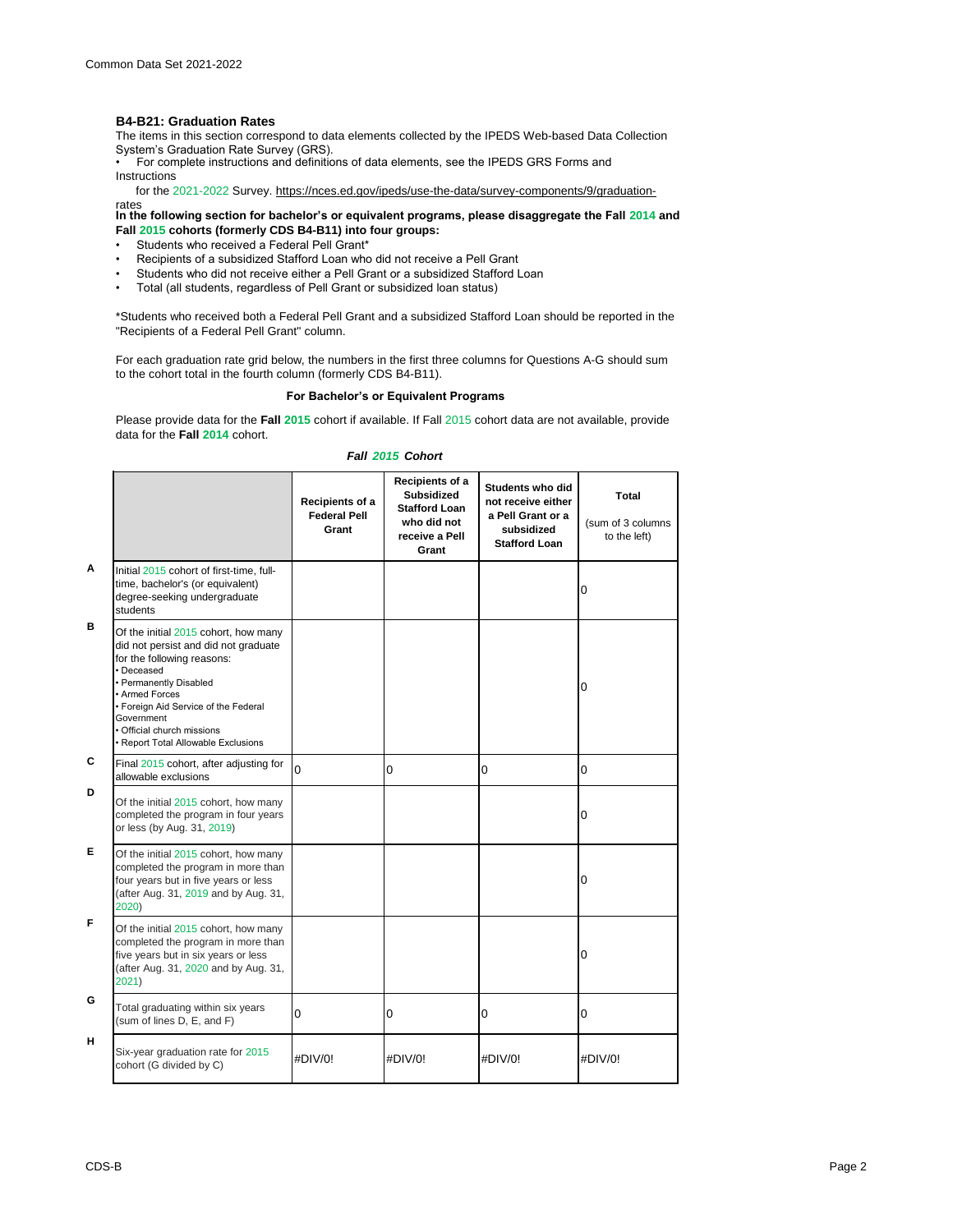|   |                                                                                                                                                                                                                                                                                               | Recipients of a<br><b>Federal Pell</b><br>Grant | Recipients of a<br><b>Subsidized</b><br><b>Stafford Loan</b><br>who did not<br>receive a Pell<br>Grant | Students who did<br>not receive either<br>a Pell Grant or a<br>subsidized<br><b>Stafford Loan</b> | <b>Total</b><br>(sum of 3 columns<br>to the left) |
|---|-----------------------------------------------------------------------------------------------------------------------------------------------------------------------------------------------------------------------------------------------------------------------------------------------|-------------------------------------------------|--------------------------------------------------------------------------------------------------------|---------------------------------------------------------------------------------------------------|---------------------------------------------------|
| Α | Initial 2014 cohort of first-time, full-<br>time, bachelor's (or equivalent)<br>degree-seeking undergraduate<br>students                                                                                                                                                                      | 449                                             | 29                                                                                                     | 248                                                                                               | 726                                               |
| в | Of the initial 2014 cohort, how many<br>did not persist and did not graduate<br>for the following reasons:<br>· Deceased<br>• Permanently Disabled<br>• Armed Forces<br>• Foreign Aid Service of the Federal<br>Government<br>· Official church missions<br>Report Total Allowable Exclusions | $\bf{0}$                                        | $\mathbf{0}$                                                                                           | 1                                                                                                 | 1                                                 |
| C | Final 2014 cohort, after adjusting for<br>allowable exclusions                                                                                                                                                                                                                                | 449                                             | 29                                                                                                     | 247                                                                                               | 725                                               |
| D | Of the initial 2014 cohort, how many<br>completed the program in four years<br>or less (by Aug. 31, 2018)                                                                                                                                                                                     | 15                                              | 3                                                                                                      | 15                                                                                                | 33                                                |
| Е | Of the initial 2014 cohort, how many<br>completed the program in more than<br>four years but in five years or less<br>(after Aug. 31, 2018 and by Aug. 31,<br>2019)                                                                                                                           | 52                                              | 8                                                                                                      | 29                                                                                                | 89                                                |
| F | Of the initial 2014 cohort, how many<br>completed the program in more than<br>five years but in six years or less<br>(after Aug. 31, 2019 and by Aug. 31,<br>2020)                                                                                                                            | 35                                              | 3                                                                                                      | 12                                                                                                | 50                                                |
| G | Total graduating within six years<br>(sum of lines D, E, and F)                                                                                                                                                                                                                               | 102                                             | 14                                                                                                     | 56                                                                                                | 172                                               |
| н | Six-year graduation rate for 2014<br>cohort (G divided by C)                                                                                                                                                                                                                                  | 22.72%                                          | 48.28%                                                                                                 | 22.67%                                                                                            | 23.72%                                            |

# *Fall 2014 Cohort*

## **For Two-Year Institutions**

Please provide data for the **2018** cohort if available. If **2018** cohort data are not available, provide data for the **2017** cohort.

|            |                                                                                                                                                                                                                                                                                                                | 2018 Cohort | 2017 Cohort |
|------------|----------------------------------------------------------------------------------------------------------------------------------------------------------------------------------------------------------------------------------------------------------------------------------------------------------------|-------------|-------------|
| <b>B12</b> | Initial cohort, total of first-time, full-time degree/certificate-seeking students:                                                                                                                                                                                                                            |             |             |
|            | <b>B13</b> Of the initial cohort, how many did not persist and did not graduate for the<br>following reasons:<br>• Death<br>• Permanently Disability<br>· Service in the armed forces.<br>• Foreign aid service of the federal government<br>• Official church missions<br>· Report total allowable exclusions |             |             |
|            | <b>B14</b> Final cohort, after adjusting for allowable exclusions:                                                                                                                                                                                                                                             | 0           | $\Omega$    |
| <b>B15</b> | Completers of programs of less than two years duration (total):                                                                                                                                                                                                                                                |             |             |
|            | <b>B16</b> Completers of programs of less than two years within 150 percent of normal<br>time:                                                                                                                                                                                                                 |             |             |
| B17        | Completers of programs of at least two but less than four years (total):                                                                                                                                                                                                                                       |             |             |
|            | <b>B18</b> Completers of programs of at least two but less than four-years within 150<br>percent of normal time:                                                                                                                                                                                               |             |             |
| B19        | Total transfers-out (within three years) to other institutions:                                                                                                                                                                                                                                                |             |             |
| <b>B20</b> | Total transfers to two-year institutions:                                                                                                                                                                                                                                                                      |             |             |
| <b>B21</b> | Total transfers to four-year institutions:                                                                                                                                                                                                                                                                     |             |             |